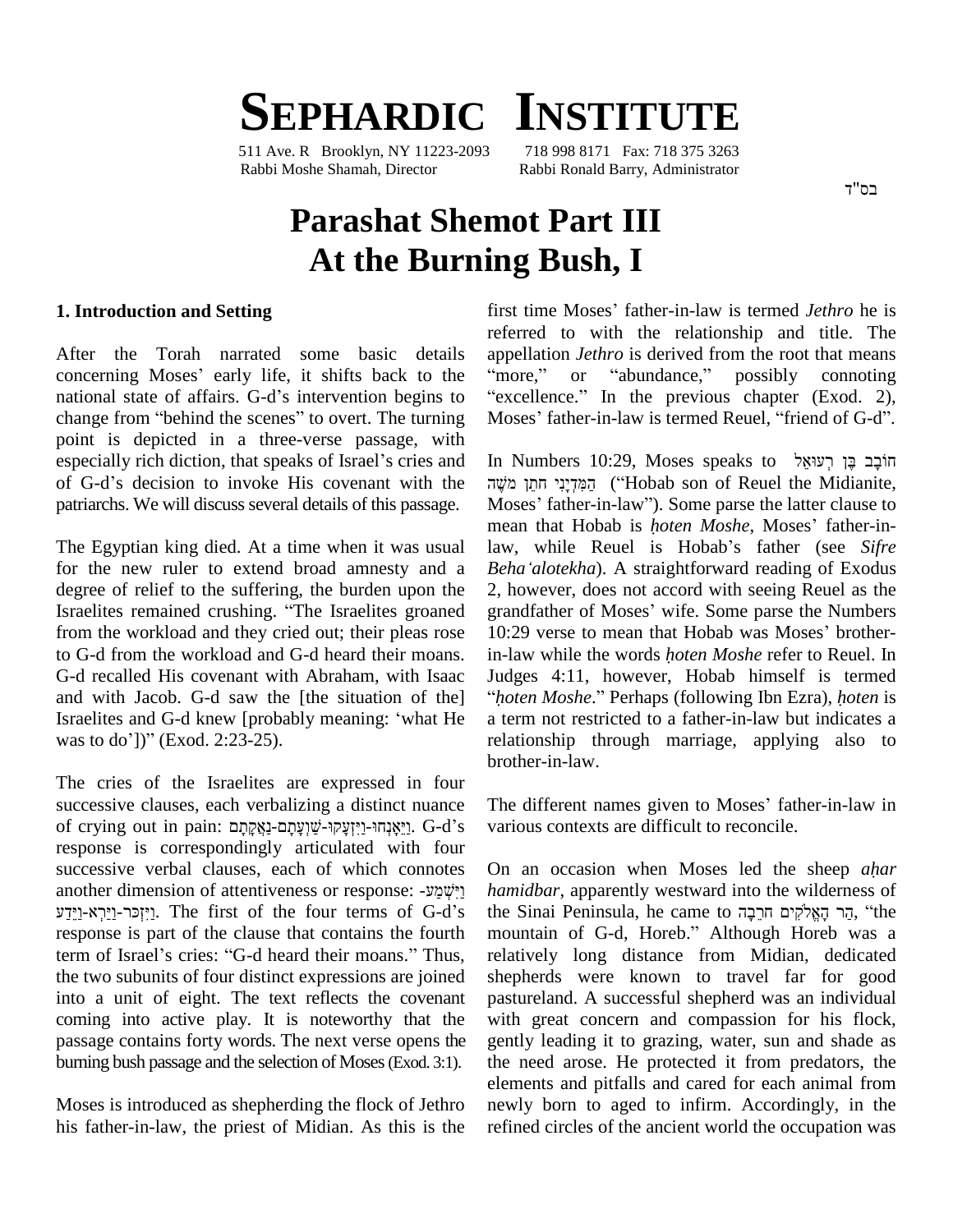highly respected and considered priming for virtuous leadership.

Leaders were frequently depicted as shepherds, and in *Tanakh* the Deity is often so described. Psalm 23 possessing religious significance prior to Israel's famously elaborates on His protecting, guiding and interaction comforting characteristics in terms of a shepherd center of leading his flock. In an instance of G-d's criticism of comforting characteristics in terms of a shepherd leading his flock. In an instance of G-d's criticism of the nation's leaders wherein they were addressed as shepherds, the metaphor is elaborated: "You have not sustained the weak, healed the sick, or bandaged the injured; you have not returned the strayed or sought reliation relations, but you have governed them with your might ass<br>and unfairly;...scattered they have become prey for dau the lost, but you have governed them with your might<br>and unfairly;...scattered they have become prey for<br>every wild beast" (Ezek. 34:4-5).

Did Moses intentionally lead the sheep to *Har* pro<br>Did Moses intentionally lead the sheep to *Har* nor<br>*HaElokim* ("the mountain of G-d")? Some assume it nar received its sacred designation as a result of its being HaElokim ("the mountain of G-d")? Some assume it natelectived its sacred designation as a result of its being on the future location of G-d's Revelation to Israel. However, that explanation does not fit the unfolding literary structure of the Book of Exodus, for it would uncharacteristically diminish the dramatic effect that the narrative takes great care to construct. It would with inform the reader of the successful conclusion of second<br>Moses' mission before it began, while the narrative convir inform the reader of the successful conclusion of continuously maintains heightened tension as to what Moses' mission before it began, while the narrative convince Hobab (apparently his father-in-law) to stay continuously maintains heightened tension as to what with Israel (Num. 10:29-32). Exodus 18:12 relates will transpir charge to Pharaoh's ongoing resistance to G-d's commands, from the Israelites' deafness to G-d's message to the Egyptian pursuit of their erstwhile slaves, the final outcome is presented as always in doubt. Although the Torah should not be thought of and studied as mere "literature," its composition has our comments on ה' מְסִינֵי בָא in our Vezot Haberakhah been recognized as meeting highly sophisticated literary norms. An interpretation that is consistent with such norms is thus to be preferred.

From G-d's instruction to Moses to remove his shoes because the site is holy (v. 5), it appears that the site is consumed attracts Moses' attention. Curious, he turns already holy. In Deuteronomy 33:16 G-d is described as שִׁכְנִי  $\psi$ , the One who dwells in the bush, apparently referring to the burning bush, the location the manufoses was at in our narrative. No other bush is a out to candidate for that designation. That G-d dwells in the stem a Moses was at in our narrative. No other bush is a bush means that this bush is a site invested with His candidate for that designation. That G-d dwells in the stem and then awaits man's receptivity and initiative bush means that this bush is a site invested with His before proceeding.<br>holiness. Subsequent to Moses' theophany but before revelation, Aaron meets Moses at *Har HaElokim* (Exod. 4:27). Jethro also goes to *Har HaElokim* to meet Moses (18:5). (The latter point is

only relevant to our discussion if we assume Jethro came before revelation, in accordance with textual order, a matter of dispute among the sages.) It seems<br>likely that the site of *Har HaElokim* was known as<br>possessing religious significance prior to Israel's likely that the site of *Har HaElokim* was known as interaction with it, perhaps because it was a spiritual center of sorts for the nomadic tribes of the region.

According to some present-day scholars, during the second millennium B.C.E. there had been developing among nomadic tribes in that region certain modes of religious expression without actual idolatry. We may assume that Jethro, the priest of Midian whose daughter Moses chose to marry and in whose domain he agreed to live for a lengthy period of time, was a prominent leader of those who were developing a nonidolatrous expression of religion. The various names the Torah calls him by, whether Jethro, Reuel or Hobab, all signify extremely positive qualities. (If some of those names apply to his father or son, it also reflects well on him.)

Jethro does make a significant contribution to Israel with his counsel concerning the judiciary. In the second year from the Exodus Moses endeavors to convince Hobab (apparently his father-in-law) to stay that Aaron and all the elders of Israel ate from Jethroí<sup>s</sup> with Israel (Num. 10:29-32). Exodus 18:12 relates sacrificial offering, indicating that he possessed an acceptable spiritual orientation. Perhaps some Midianite tribes, derived from Abraham (Gen. 25:2), preserved some of the values the patriarch had<br>imparted to them to be suffused into the world. (See<br>our comments on קָּמִינֵי בָּא in our *Vezot Haberakhah* imparted to them to be suffused into the world. (See *Part I* study.)

#### **2. The Burning Bush**

The sight of a burning bush that does not get The sight of a burning bush that does not get<br>consumed attracts Moses' attention. Curious, he turns aside to inspect this amazing phenomenon, wondering as to its explanation. When G-d sees that he pursued aside to inspect this amazing phenomenon, wondering<br>as to its explanation. When G-d sees that he pursued<br>the matter – the text makes a point of this – He called out to him. In His approach to man, G-d takes a first the matter – the text makes a point of this – He called<br>out to him. In His approach to man, G-d takes a first<br>stem and then awaits man's receptivity and initiative before proceeding.

What is the symbolism of the burning bush? As G-d called to Moses from it, informing him that the site was holy and given that the Torah refers to G-d as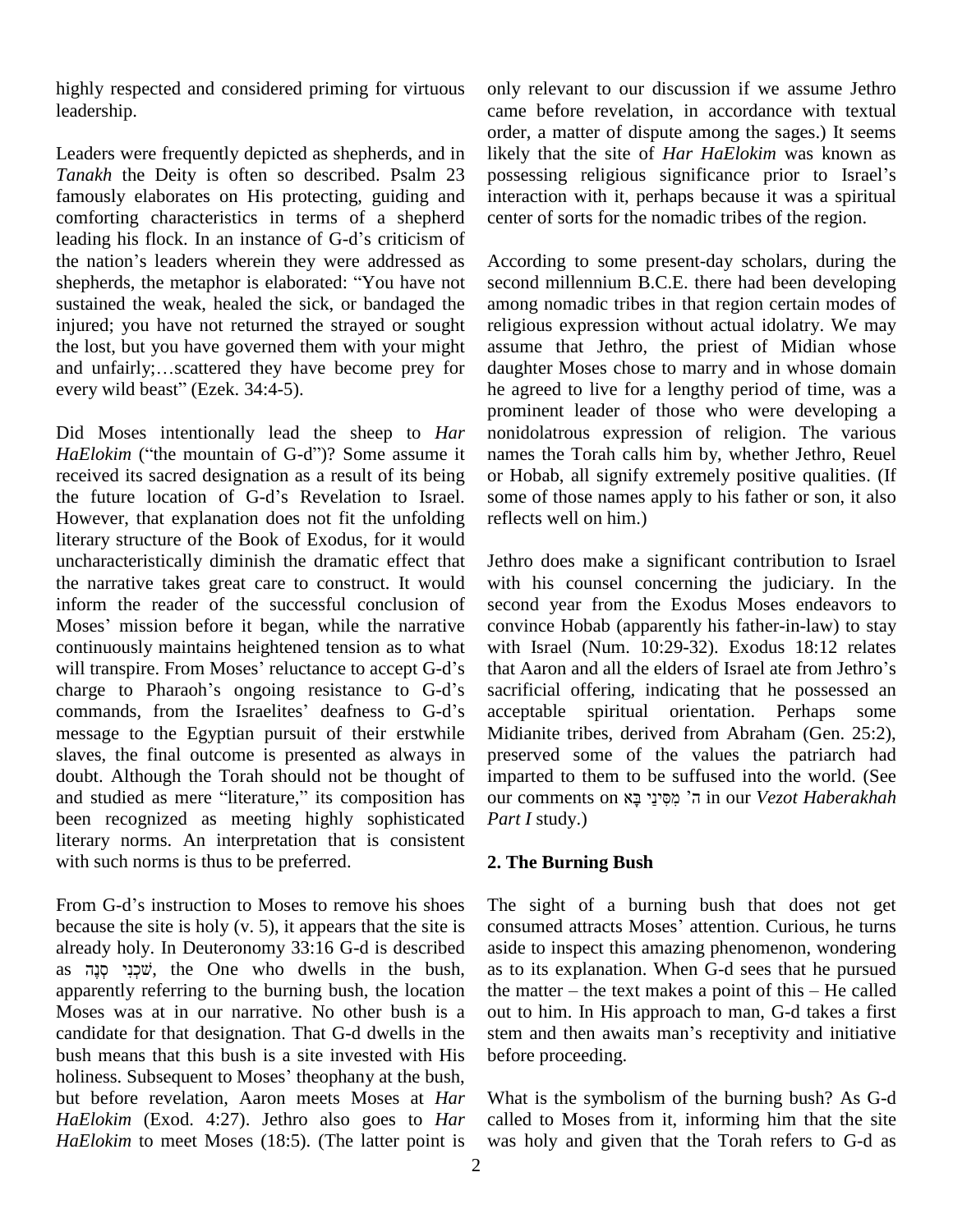ʩʑʰʫʍˇ, the One who <sup>ì</sup>dwells<sup>î</sup> in the bush (Deut. 33:16), many have thought it likely that the will not believe me and will not hearken to my voice." symbolism refers to basic characteristics of the divine presence. An ongoing flame that does not require any outside substance for its perpetuation may signify presence. An ongoing flame that does not require any may outside substance for its perpetuation may signify this G-d's permanence, His independence and His import superiority over natural forces. Such background motifs fit the scene well. They correspond to articulate a clear-cut reason; apparently he still didn't important aspects of the message G-d communicates to Moses and instructs him to transmit to the Israelites important aspects of the message G-d communicates feel c<br>to Moses and instructs him to transmit to the Israelites takes a<br>when He answers Moses' question of "When they ask to Moses and instructs him to transmit to the Israelites take<br>when He answers Moses' question of "When they ask<br>me, 'what is His name?' what shall I say to them?" as Mar we shall discuss shortly.

Others maintain that both the textual depiction of the who<br>Others maintain that both the textual depiction of the com<br>phenomenon Moses saw, "And behold the bush is Others maintain that both the textual depiction of the comphenomenon Moses saw, "And behold the bush is not consumed," as This burning with fire and the bush is not consumed," as well as Moses' rhetorical query, "Why does the bush burning with fire and the bush is not consumed," as This well as Moses' rhetorical query, "Why does the bush achie not get burned?" point to a different explanation. The proph well as Moses' rhetorical query, "Why does the bush achie<br>not get burned?" point to a different explanation. The proph<br>most prominent feature is the bush's endurance transe through expected destruction. Thus, the burning bush may symbolize Israel, mightily oppressed in Egypt, but surviving, of course with supernatural help, another background motif to the revelation G-d acknowledges the legitimacy of Moses' questions experience.

Another possibility is that the focus is on G-d's covenant with the patriarchs. It has endured, albeit in a low profile, but it will not be extinguished. G-d does not forget. That is the backdrop of all G-d is now informing Moses about.

# **3. Autonomy of the Prophet**

G-d calls to Moses and he answers יְהַנֵּנִי ("Here I am"). After revealing His presence, G-d calls upon Moses to be His agent to go to Pharaoh and deliver Israel from Egypt. Moses demurs, saying, ¶ʥʫʥ ʩʫʑʰˌ ʩʮʑ which in be His agent to go to Pharaoh and deliver Israel from is the Egypt. Moses demurs, saying, אֲנִכְי וֹכוֹ<br> *peshat* translates, "Who am I to go to Pharaoh and to Egypt. Moses demurs, saying, פֵי אָנכִי וכו', which in Wheshat translates, "Who am I to go to Pharaoh and to bring out the children of Israel from Egypt?" (Exod. It 3:11). This question manifests great humility as well as natural anxieties. Moses assumes such a mission requires certain talents that he knows he does not possess.

G-d responds פִי אֶהְיֶה עִמָּךְ ('íor I will be with you''). Moses presents a second objection. Assuming he went implied in G-d's assurance that He will be with him, to the Israelites and told them that the G-d of their Moses presents a second objection. Assuming he went impite to the Israelites and told them that the G-d of their which fathers appeared to him, "They will ask me, 'What is of v to the Israelites and told them that the G-d of their which<br>fathers appeared to him, "They will ask me, 'What is of wo<br>His name?' what can I say to them?" Again G-d Such

answers him. Moses responds a third time: "But they answers him. Moses responds a third time: "But they<br>will not believe me and will not hearken to my voice." G-d then gives him supportive signs, wonders that he may perform before the people. Again Moses resists, this time based on the fact that he has a speech impediment. Again G-d assures him. Finally, Moses just refuses. He was as polite as possible but didn't impediment. Again G-d assures him. Finally, Moses just refuses. He was as polite as possible but didn't feel confident he could succeed. At this point G-d takes a stronger tack.

Many have asked, how is it possible for a human being who was in prophetic communion with G-d, who has just responded *hineni*, indicating his commitment to fulfill His request, refuse to do so?

This passage teaches that even an individual who has achieved the lofty spiritual status of experiencing prophecy from G-d, even while in the midst of that transcendent state, is not totally swallowed up by the grandeur of the event. He does not lose his sense of integrity and free will. He maintains autonomy together with his personal perspective. It is clear that integrity and free will. He maintains autonomy<br>together with his personal perspective. It is clear that<br>G-d acknowledges the legitimacy of Moses' questions and concerns and endeavors to answer them and that the prophet is only expected to accept a mission that he can understand and relate to. However, when the questions are adequately answered the human being is expected to acquiesce. G-d did not recognize Moses' fifth objection as legitimate.

# **4. ìAnd This Is the Sign for Youî**

In answering Moses' first question, G-d informs him of a sign that will indicate that He has delegated him for this mission: וְזֶה לְּךָ הָאוֹת כִּי אֲנִכִי שְׁלַחָתִּיךָ "And this is the sign for you that I have sent you"  $[Exod. 3:12]$ ). What is the sign?

It does not appear that it is the supernatural phenomenon of the burning bush, since Moses did not require a private sign  $-\overline{h}$  he was receiving his instructions directly from G-d. Also, Moses observed and appreciated the burning bush before his question. Neither does the sign appear to be the future ongoing<br>successful performance of his mission that was<br>implied in G-d's assurance that He will be with him, successful performance of his mission that was which Moses may very well assume would be a series of wondrous phenomena amazing to all observers. Such evidence appears too intangible for the specific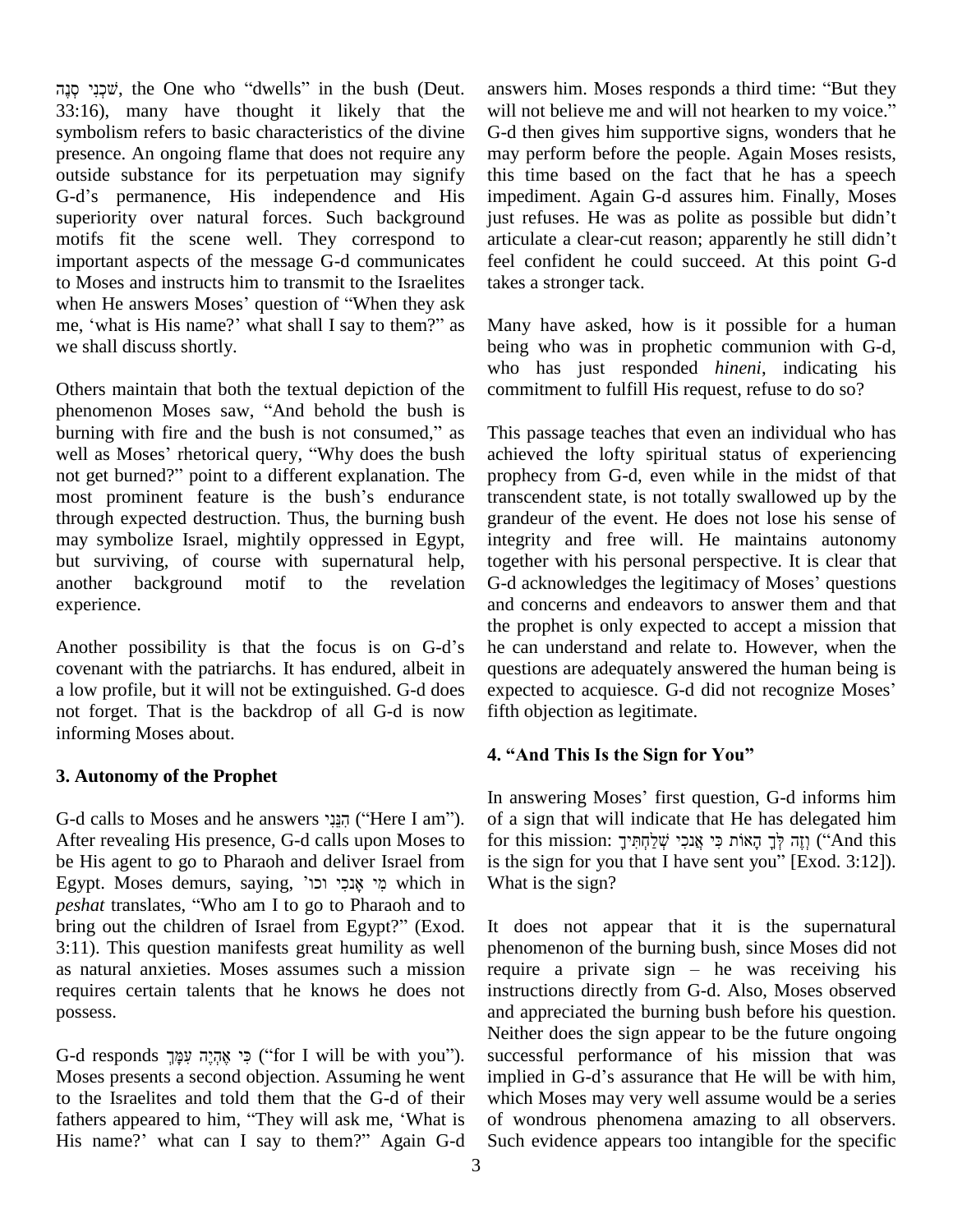and concrete statement יְזֶה לְּךָ הָאוֹת, "and this shall be wond and concrete statement רְוָה לְּךָ הָאוֹת, "and this shall be wond<br>for you the sign." Furthermore, neither of the above the n interpretations fit well with the continuation of the for you the sign." Furthermore, neither of the above the ne interpretations fit well with the continuation of the verse, "When you bring the people out of Egypt you This interpretations fit well with the continuancy<br>verse, "When you bring the people out of<br>shall serve G-d on this mountain."

Some commentators have addressed this problem (see Rashi, following *Exodus Rabbah*) by interpreting Some commentators have addressed this problem (see The<br>Rashi, following *Exodus Rabbah*) by interpreting fun<br>מִי אָנִכִי כִּי אֵלֵךְ אֶל 11 esponse of verse <code>Moses</code>' initial response of verse  $11$  אֲלֵךְ אֱלֹ $\,$ יֹמֲמָצְרָיִם ('`Who am I to go to to go to  $\,$ Pharaoh and to bring the children of Israel out from פּרְעה וְכִי אוֹצִיא אֶת בְּנֵי יִשְׂרָאֵל מִמְּצְרָיִם ("Who am I to go to Moses")<br>Pharaoh and to bring the children of Israel out from anothe<br>Egypt?") as two distinct questions. The first refers to (sooth his own sense of inadequacy to go to Pharaoh and the Egypt?") as two distinct questions. The first refers to (sooth<br>his own sense of inadequacy to go to Pharaoh and the superr<br>second focuses on the Israelites' lack of merit to fear in deserve such divine intervention. In this way the end second focuses on the Israelites' lack of merit to deserve such divine intervention. In this way the end of G-d's response in verse 12 does not have to continue the thought of the beginning of that verse as Thu of G-d's response in verse 12 does not have to<br>continue the thought of the beginning of that verse as Thus,<br>it may be construed as G-d's answer to the supposed Moses second question. G-d would be answering that Israel will have merit in the near future when they come to this site.

However, in straightforward reading "Who am I" clearly applies both to going to Pharaoh and to leading was indeed G-d's messenger. At the revelation, G-d the Israelites out of Egypt; Moses is asking one compound question, expressing his feeling of personal inadequacy for the mission on two counts. Secondly, with you, and may also trust in you for ever" (Exod. complaining about the Israelites lack of merit is not in the spirit of his remarks or in accordance with what we know of his character, despite his having had a terrible experience when he rebuked the man who was additional aspect of G-d's plans; with it, He reveals hitting his fellow. He cannot be arguing that the Israelites should be left in their dire slavery. Finally, regardless of the Israelites' lack of understanding and the verse lacks the necessary critical words concerning or pointing to the Israelites' shortcomings or their lack of merit.

Following the Rambam, it appears that "and this is the M<br>Following the Rambam, it appears that "and this is the hi<br>sign for you that I have sent you" refers to what pr follows in verse 12, namely, the post-Exodus event of nature to help persuade the people – signs presumably sign for you that I have sent you" refers to what projec follows in verse 12, namely, the post-Exodus event of nature<br>the nation worshipping G-d on הֲר הָאֱלֹקִים, associated of less with revelation. (In modern punctuation, a colon would be placed before the last segment of the verse.) The event of revelation will illuminate many doubtful matters to the people (*MT*, *Fundamentals of the Torah* 8:2). Thus, after addressing Moses' humility and 'What is His name?' what shall I say to them?" (v. natural fears, G-d informs him of an important detail 13). A name connotes one's particular identifying concerning his mission. A true sign is not yet available for all to know that G-d did in fact delegate him, that He was with him and accomplished the great

wonders in Egypt. But such a sign will be available in the near future.\*

This statement anticipates what surely was another This statement anticipates what surely was another<br>fear of Moses, which G-d's assurance of being with This statement anticipates what surely was another<br>fear of Moses, which G-d's assurance of being with<br>him – implying wondrous deeds – brings to the fore. The unprecedented concept of a mortal human functioning as a divinely appointed prophet messenger would not easily be properly understood; Moses may be misinterpreted and imagined to be another one of the many Egyptian מִרְטָמִים וּמְכַשְׁפִים (soothsayers and sorcerers) who supposedly possessed supernatural powers. This was an especially relevant fear in ancient Egypt where religion and culture were steeped in many forms of magic and wonder-working.

Thus, the sign G-d proffered was not to persuade Moses that he would be able to successfully perform his responsibilities: He had already fully addressed that fear when He told him that He will be with him. The sign was intended to comfort Moses, to inform him that after the great mission is accomplished, in the foreseeable future, there will be proof to others that he him that after the great mission is accomplished, in the foreseeable future, there will be proof to others that he was indeed G-d's messenger. At the revelation, G-d foreseeable future, there will be proof to others that he<br>was indeed G-d's messenger. At the revelation, G-d<br>refers to this when He says, "Lo, I come to you in a thick cloud, that the people may hear when I speak refers to this when He says, "Lo, I come to you in a<br>thick cloud, that the people may hear when I speak<br>with you, and may also trust in you for ever" (Exod. 19:9).

This information regarding a sign implies an This information regarding a sign implies an<br>additional aspect of G-d's plans; with it, He reveals that He intends to proceed with the redemption additional aspect of G-d's plans; with it, He reveals<br>that He intends to proceed with the redemption<br>regardless of the Israelites' lack of understanding and appreciation of what is truly transpiring. He is providing Moses insight into a process to which he could relate. Only further in the dialogue (4:1), when Moses expresses fear that the people will not believe him even to the basic extent necessary to get the project started, is he provided signs of a different nature to help persuade the people – signs presumably project started, is he provided signs of a different of lesser import.

#### **5. Regarding G-dís Name**

5. Regarding G-d's Name<br>Moses' second question was: "When they ask me, Moses' second question was: "When they ask me,<br>What is His name?' what shall I say to them?" (v. Moses' second question was: "When they ask me,<br>"What is His name?' what shall I say to them?" (v.<br>13). A name connotes one's particular identifying features, differentiating that individual from all others. In this case Moses may be referring to what would be a convincing demonstration to the people that indeed